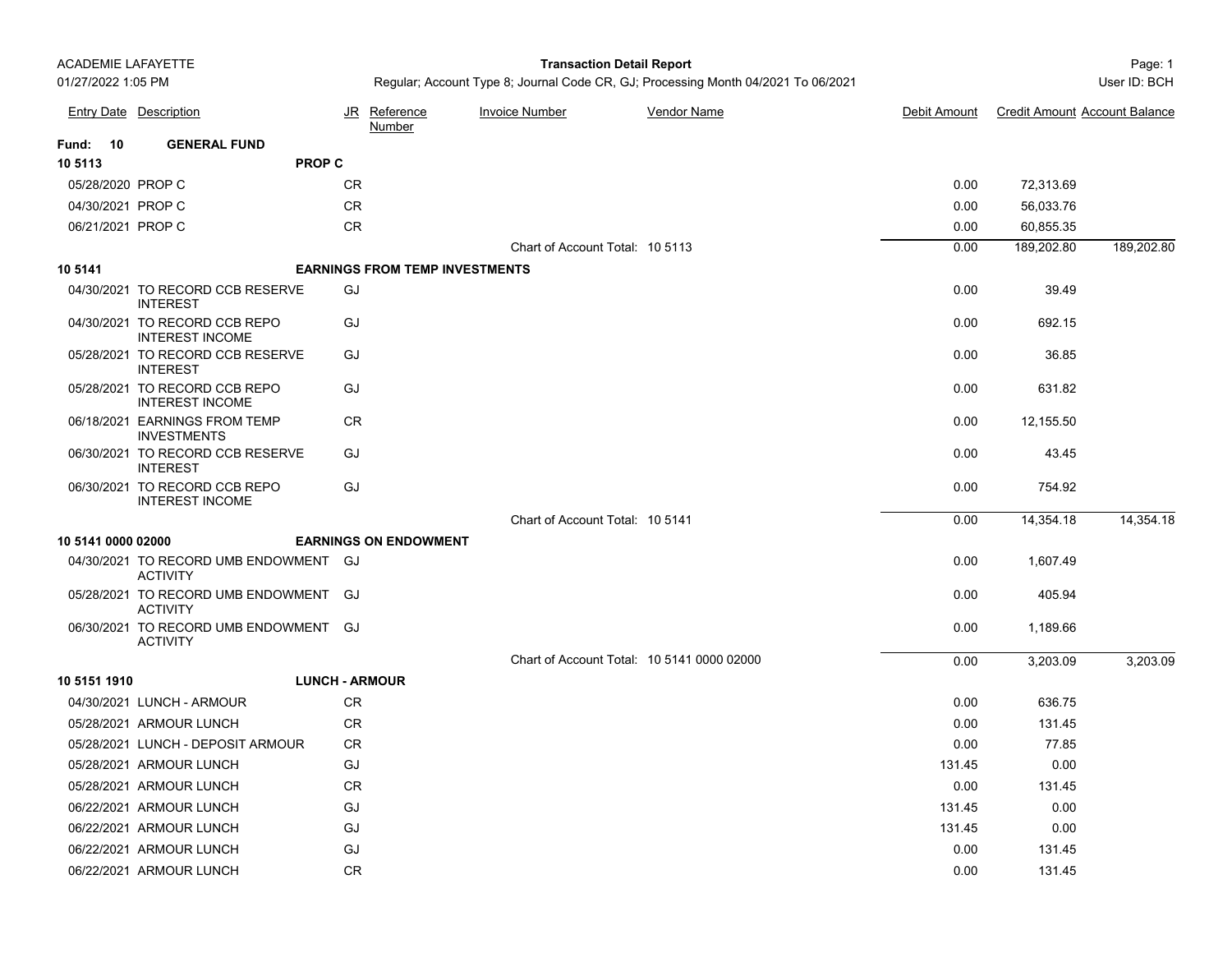| ACADEMIE LAFAYETTE |
|--------------------|
| 01/27/2022 1:05 PM |

### Page: 2 **Transaction Detail Report**

|                    | <b>Entry Date Description</b>               | JR Reference<br>Number | <b>Invoice Number</b>                | <b>Vendor Name</b>                         | Debit Amount | <b>Credit Amount Account Balance</b> |          |
|--------------------|---------------------------------------------|------------------------|--------------------------------------|--------------------------------------------|--------------|--------------------------------------|----------|
| 10 5151 1910       |                                             | <b>LUNCH - ARMOUR</b>  |                                      |                                            |              |                                      |          |
|                    | 06/30/2021 LUNCH DEPOSIT ARMOUR             | CR                     |                                      |                                            | 0.00         | 81.85                                |          |
|                    | 06/30/2021 TO REVERSE PAYPAL FEES           | GJ                     |                                      |                                            | 2.40         | 0.00                                 |          |
|                    |                                             |                        | Chart of Account Total: 10 5151 1910 |                                            | 396.75       | 1,322.25                             | 925.50   |
| 10 5151 1910 00198 |                                             | FOOD SALES - SS18-19   |                                      |                                            |              |                                      |          |
|                    | 05/28/2021 SUMMER LUNCH ARMOUR              | CR                     |                                      |                                            | 0.00         | 161.50                               |          |
|                    | 06/30/2021 TO REVERSE PAYPAL FEES           | GJ                     |                                      |                                            | 0.00         | 5.98                                 |          |
|                    | 06/30/2021 SUMMER LUNCH ARMOUR              | CR                     |                                      |                                            | 272.00       | 0.00                                 |          |
|                    | 06/30/2021 Reversal: SUMMER LUNCH<br>ARMOUR | CR.                    |                                      |                                            | 0.00         | 272.00                               |          |
|                    |                                             |                        |                                      | Chart of Account Total: 10 5151 1910 00198 | 272.00       | 439.48                               | 167.48   |
| 10 5151 6940       |                                             | <b>LUNCH - OAK</b>     |                                      |                                            |              |                                      |          |
|                    | 04/30/2021 OAK LUNCH                        | CR                     |                                      |                                            | 0.00         | 90.00                                |          |
|                    | 04/30/2021 LUNCH - OAK                      | <b>CR</b>              |                                      |                                            | 0.00         | 4,305.60                             |          |
|                    | 05/28/2021 OAK LUNCH                        | <b>CR</b>              |                                      |                                            | 0.00         | 120.00                               |          |
|                    | 05/28/2021 LUNCH - DEPOSIT OAK              | <b>CR</b>              |                                      |                                            | 0.00         | 30.00                                |          |
|                    | 05/28/2021 OAK LUNCH                        | GJ                     |                                      |                                            | 120.00       | 0.00                                 |          |
|                    | 05/28/2021 OAK LUNCH                        | <b>CR</b>              |                                      |                                            | 0.00         | 120.00                               |          |
|                    | 06/22/2021 OAK LUNCH                        | GJ                     |                                      |                                            | 120.00       | 0.00                                 |          |
|                    | 06/22/2021 OAK LUNCH                        | GJ                     |                                      |                                            | 120.00       | 0.00                                 |          |
|                    | 06/22/2021 OAK LUNCH                        | GJ                     |                                      |                                            | 0.00         | 120.00                               |          |
|                    | 06/22/2021 OAK LUNCH                        | CR                     |                                      |                                            | 0.00         | 120.00                               |          |
|                    | 06/30/2021 OAK LUNCH                        | CR                     |                                      |                                            | 0.00         | 10.00                                |          |
|                    |                                             |                        | Chart of Account Total: 10 5151 6940 |                                            | 360.00       | 4,915.60                             | 4,555.60 |
| 10 5151 6940 00198 |                                             | FOOD SALES - SS18-19   |                                      |                                            |              |                                      |          |
|                    | 04/30/2021 SUMMER LUNCH - OAK               | CR                     |                                      |                                            | 0.00         | 2,051.29                             |          |
|                    | 05/28/2021 SUMMER LUNCH OAK                 | CR                     |                                      |                                            | 0.00         | 1,122.25                             |          |
|                    |                                             |                        |                                      | Chart of Account Total: 10 5151 6940 00198 | 0.00         | 3,173.54                             | 3,173.54 |
| 10 5151 6941       |                                             | <b>LUNCH - CHERRY</b>  |                                      |                                            |              |                                      |          |
|                    | 04/30/2021 LUNCH - CHERRY                   | CR.                    |                                      |                                            | 0.00         | 2,762.00                             |          |
|                    | 05/28/2021 LUNCH - DEPOSIT CHERRY           | CR                     |                                      |                                            | 0.00         | 43.25                                |          |
|                    | 05/28/2021 CHERRY LUNCH                     | CR                     |                                      |                                            | 0.00         | 94.00                                |          |
|                    | 05/28/2021 CHERRY LUNCH                     | CR                     |                                      |                                            | 0.00         | 94.00                                |          |
|                    | 05/28/2021 CHERRY LUNCH                     | GJ                     |                                      |                                            | 94.00        | 0.00                                 |          |
|                    | 06/22/2021 LUNCH CHERRY                     | GJ                     |                                      |                                            | 94.00        | 0.00                                 |          |
|                    | 06/22/2021 LUNCH CHERRY                     | GJ                     |                                      |                                            | 94.00        | 0.00                                 |          |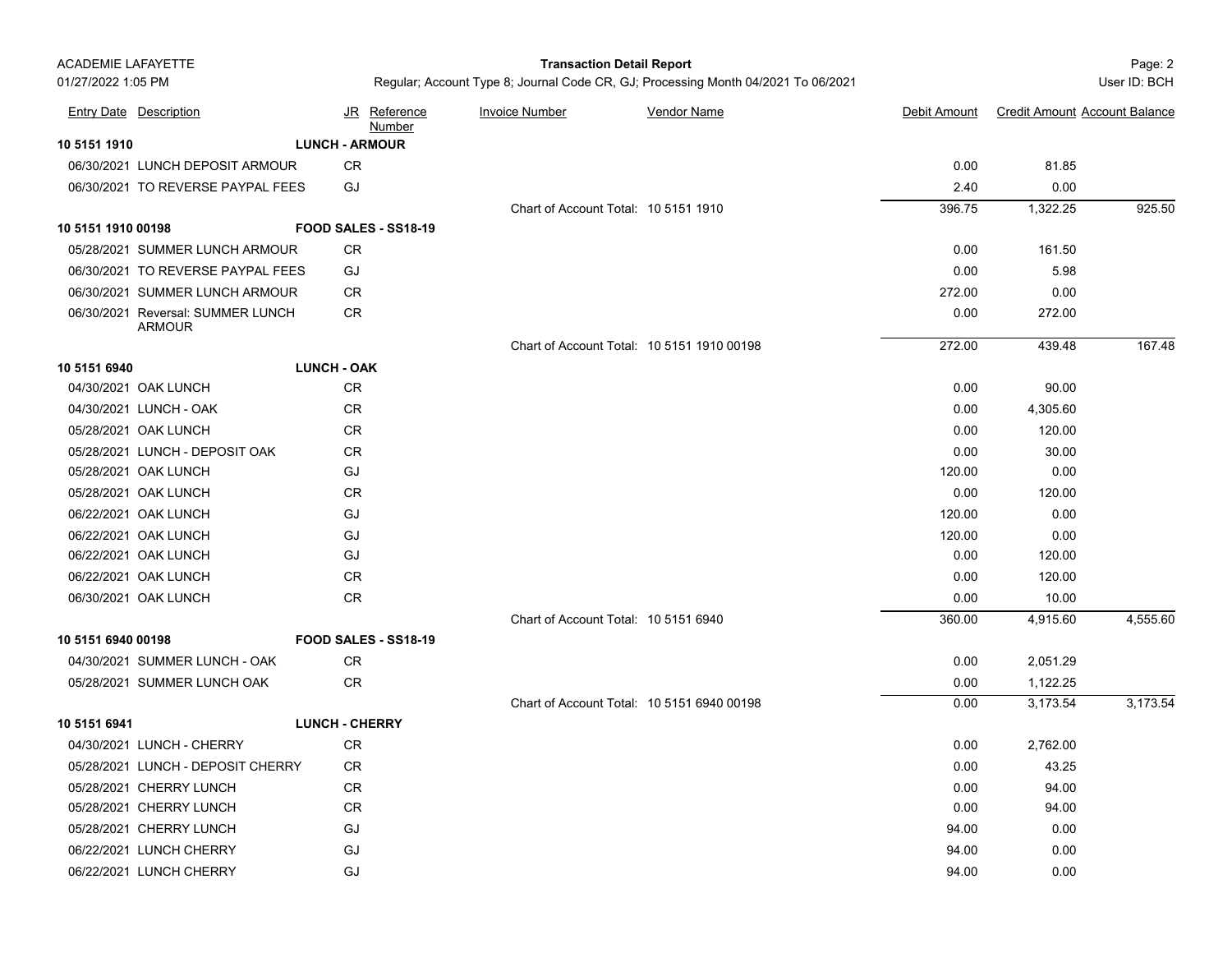### Page: 3 **Transaction Detail Report**

Regular; Account Type 8; Journal Code CR, GJ; Processing Month 04/2021 To 06/2021 User Messen and Diser ID: BCH

|                    | <b>Entry Date Description</b>                        | JR Reference<br>Number | <b>Invoice Number</b>                      | Vendor Name | Debit Amount | <b>Credit Amount Account Balance</b> |          |
|--------------------|------------------------------------------------------|------------------------|--------------------------------------------|-------------|--------------|--------------------------------------|----------|
| 10 5151 6941       |                                                      | <b>LUNCH - CHERRY</b>  |                                            |             |              |                                      |          |
|                    | 06/22/2021 LUNCH CHERRY                              | CR                     |                                            |             | 0.00         | 94.00                                |          |
|                    | 06/22/2021 LUNCH CHERRY                              | GJ                     |                                            |             | 0.00         | 94.00                                |          |
|                    | 06/30/2021 LUNCH DEPOSIT CHERRY                      | CR                     |                                            |             | 0.00         | 27.75                                |          |
|                    | 06/30/2021 TO REVERSE PAYPAL FEES                    | GJ                     |                                            |             | 1.21         | 0.00                                 |          |
|                    | 06/30/2021 Correction: SUMMER LUNCH<br><b>CHERRY</b> | CR                     |                                            |             | 2,514.60     | 0.00                                 |          |
|                    |                                                      |                        | Chart of Account Total: 10 5151 6941       |             | 2,797.81     | 3,209.00                             | 411.19   |
| 10 5151 6941 00198 |                                                      | FOOD SALES - SS18-19   |                                            |             |              |                                      |          |
|                    | 04/30/2021 SUMMER LUNCH - CHERRY                     | CR.                    |                                            |             | 0.00         | 1,414.62                             |          |
|                    | 05/28/2021 SUMMER LUNCH CHERRY                       | CR                     |                                            |             | 0.00         | 1,256.75                             |          |
|                    | 06/30/2021 Correction: SUMMER LUNCH<br><b>ARMOUR</b> | CR                     |                                            |             | 272.00       | 0.00                                 |          |
|                    | 06/30/2021 Reversal: SUMMER LUNCH<br><b>CHERRY</b>   | CR.                    |                                            |             | 0.00         | 2,514.60                             |          |
|                    | 06/30/2021 TO REVERSE PAYPAL FEES                    | GJ                     |                                            |             | 0.00         | 53.84                                |          |
|                    | 06/30/2021 SUMMER LUNCH CHERRY                       | CR.                    |                                            |             | 2,514.60     | 0.00                                 |          |
|                    |                                                      |                        | Chart of Account Total: 10 5151 6941 00198 |             | 2.786.60     | 5,239.81                             | 2,453.21 |
| 10 5165 6940       |                                                      | <b>OAK MILK</b>        |                                            |             |              |                                      |          |
|                    | 05/28/2021 OAK MILK                                  | GJ                     |                                            |             | 25.25        | 0.00                                 |          |
|                    | 05/28/2021 OAK MILK                                  | CR                     |                                            |             | 0.00         | 25.25                                |          |
|                    | 05/28/2021 OAK MILK                                  | CR                     |                                            |             | 0.00         | 25.25                                |          |
|                    | 06/22/2021 OAK MILK                                  | GJ                     |                                            |             | 0.00         | 25.25                                |          |
|                    | 06/22/2021 OAK MILK                                  | ${\sf CR}$             |                                            |             | 0.00         | 25.25                                |          |
|                    | 06/22/2021 OAK MILK                                  | GJ                     |                                            |             | 25.25        | 0.00                                 |          |
|                    | 06/22/2021 OAK MILK                                  | GJ                     |                                            |             | 25.25        | 0.00                                 |          |
|                    |                                                      |                        | Chart of Account Total: 10 5165 6940       |             | 75.75        | 101.00                               | 25.25    |
| 10 5165 6941       |                                                      | <b>MILK - CHERRY</b>   |                                            |             |              |                                      |          |
|                    | 05/28/2021 CHERRY MILK                               | GJ                     |                                            |             | 115.30       | 0.00                                 |          |
|                    | 05/28/2021 CHERRY MILK                               | CR                     |                                            |             | 0.00         | 115.30                               |          |
|                    | 05/28/2021 CHERRY MILK                               | CR                     |                                            |             | 0.00         | 115.30                               |          |
|                    | 06/22/2021 MILK CHERRY                               | GJ                     |                                            |             | 0.00         | 115.30                               |          |
|                    | 06/22/2021 MILK CHERRY                               | ${\sf CR}$             |                                            |             | 0.00         | 115.30                               |          |
|                    | 06/22/2021 MILK CHERRY                               | GJ                     |                                            |             | 115.30       | 0.00                                 |          |
|                    | 06/22/2021 MILK CHERRY                               | GJ                     |                                            |             | 115.30       | 0.00                                 |          |
|                    |                                                      |                        | Chart of Account Total: 10 5165 6941       |             | 345.90       | 461.20                               | 115.30   |

**10 5172 1910 ARMOUR LIBRARY**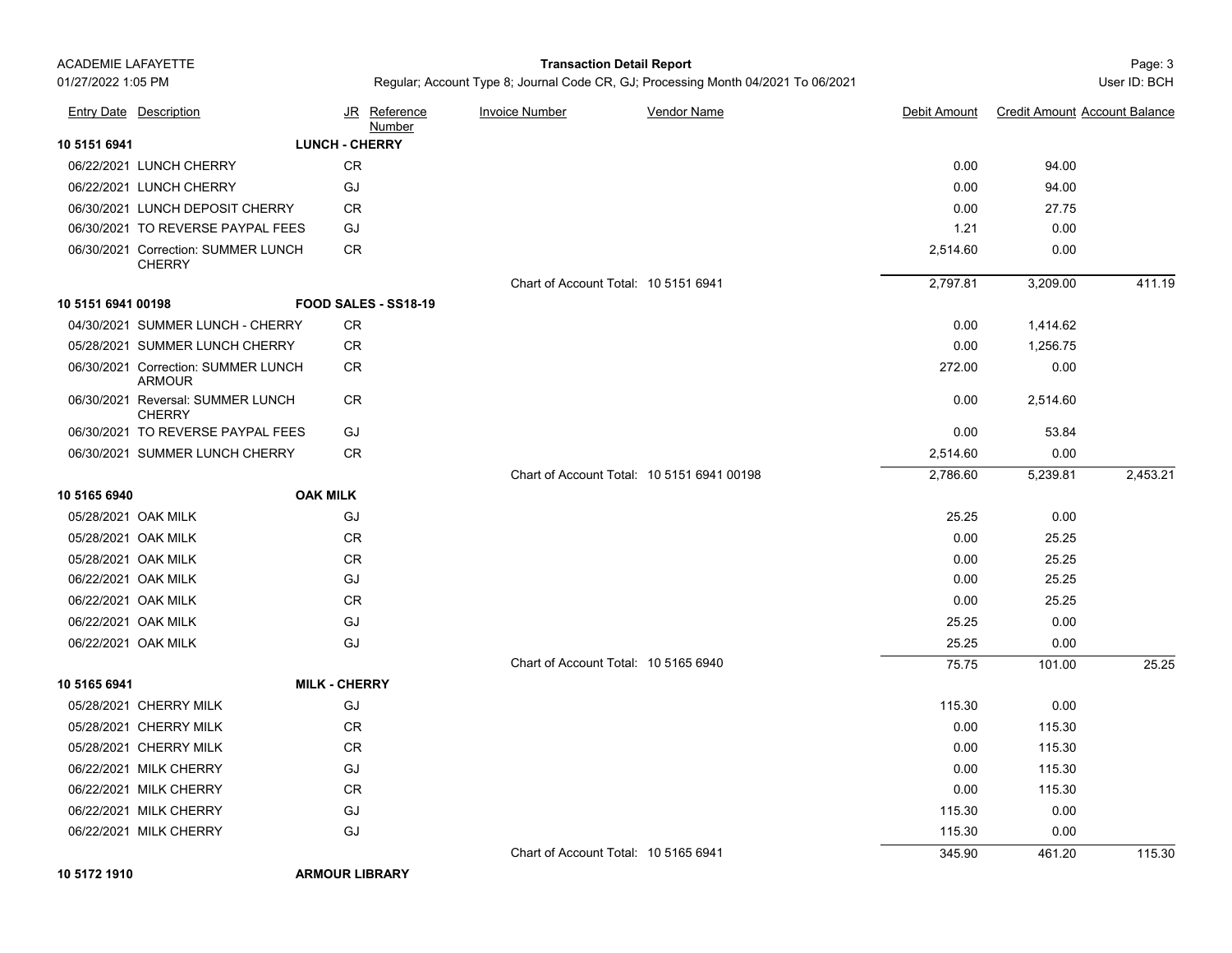# Page: 4 **Transaction Detail Report**

|                    | <b>Entry Date Description</b>                              |           | JR Reference<br>Number       | <b>Invoice Number</b>                      | <b>Vendor Name</b> | Debit Amount | <b>Credit Amount Account Balance</b> |          |
|--------------------|------------------------------------------------------------|-----------|------------------------------|--------------------------------------------|--------------------|--------------|--------------------------------------|----------|
| 10 5172 1910       |                                                            |           | <b>ARMOUR LIBRARY</b>        |                                            |                    |              |                                      |          |
|                    | 05/28/2021 SUMMER TSHIRT ARMOUR                            | <b>CR</b> |                              |                                            |                    | 0.00         | 70.00                                |          |
|                    | 06/30/2021 SUMMER TSHIRT ARMOUR                            | <b>CR</b> |                              |                                            |                    | 0.00         | 45.00                                |          |
|                    | 06/30/2021 TO REVERSE PAYPAL FEES                          | GJ        |                              |                                            |                    | 3.39         | 0.00                                 |          |
|                    |                                                            |           |                              | Chart of Account Total: 10 5172 1910       |                    | 3.39         | 115.00                               | 111.61   |
| 10 5172 1910 00178 |                                                            |           | <b>SCHOOL SALES - ARMOUR</b> |                                            |                    |              |                                      |          |
|                    | 04/30/2021 PARENT SCHOOL SUPPLIES -<br><b>ARMOUR</b>       | CR        |                              |                                            |                    | 0.00         | 191.00                               |          |
|                    | 04/30/2021 SCHOOL SALES - ARMOUR                           | <b>CR</b> |                              |                                            |                    | 0.00         | 35.00                                |          |
|                    | 04/30/2021 CAP & GOWN - ARMOUR                             | <b>CR</b> |                              |                                            |                    | 0.00         | 1,936.88                             |          |
|                    | 05/28/2021 CAP & GOWN ARMOUR                               | <b>CR</b> |                              |                                            |                    | 0.00         | 120.00                               |          |
|                    | 05/28/2021 PARENT PD SCHOOL SUPPLIES<br><b>ARMOUR</b>      | <b>CR</b> |                              |                                            |                    | 0.00         | 135.00                               |          |
|                    | 05/28/2021 PARENT PD SCHOOL SUPPLIES<br><b>ARMOUR</b>      | <b>CR</b> |                              |                                            |                    | 0.00         | 135.00                               |          |
|                    | 05/28/2021 PARENT PD SCHOOL SUPPLIES<br><b>ARMOUR</b>      | GJ        |                              |                                            |                    | 135.00       | 0.00                                 |          |
|                    | 06/22/2021 PARENT PD SCHOOL SUPPLIES - GJ<br><b>ARMOUR</b> |           |                              |                                            |                    | 135.00       | 0.00                                 |          |
|                    | 06/22/2021 PARENT PD SCHOOL SUPPLIES - GJ<br><b>ARMOUR</b> |           |                              |                                            |                    | 135.00       | 0.00                                 |          |
|                    | 06/22/2021 PARENT PD SCHOOL SUPPLIES - CR<br><b>ARMOUR</b> |           |                              |                                            |                    | 0.00         | 135.00                               |          |
|                    | 06/22/2021 PARENT PD SCHOOL SUPPLIES - GJ<br><b>ARMOUR</b> |           |                              |                                            |                    | 0.00         | 135.00                               |          |
|                    | 06/30/2021 ARMOUR PARENT PD SUPPLIES CR                    |           |                              |                                            |                    | 0.00         | 30.00                                |          |
|                    | 06/30/2021 Correction: YEARBOOK ARMOUR CR                  |           |                              |                                            |                    | 3,117.50     | 0.00                                 |          |
|                    |                                                            |           |                              | Chart of Account Total: 10 5172 1910 00178 |                    | 3,522.50     | 2.852.88                             | (669.62) |
| 10 5172 6940       | <b>OAK LIBRARY</b>                                         |           |                              |                                            |                    |              |                                      |          |
|                    | 05/28/2021 SUMMER TSHIRT OAK                               | <b>CR</b> |                              |                                            |                    | 0.00         | 260.00                               |          |
|                    | 06/30/2021 TO REVERSE PAYPAL FEES                          | GJ        |                              |                                            |                    | 21.00        | 0.00                                 |          |
|                    | 06/30/2021 SUMMER TSHIRT OAK                               | <b>CR</b> |                              |                                            |                    | 0.00         | 300.00                               |          |
|                    |                                                            |           |                              | Chart of Account Total: 10 5172 6940       |                    | 21.00        | 560.00                               | 539.00   |
| 10 5172 6940 00178 |                                                            |           | <b>SCHOOL SALES - OAK</b>    |                                            |                    |              |                                      |          |
|                    | 04/30/2021 SCHOOL SALES - OAK                              | <b>CR</b> |                              |                                            |                    | 0.00         | 700.00                               |          |
|                    | 05/28/2021 SUPPLIES REPLACEMENT                            | <b>CR</b> |                              |                                            |                    | 0.00         | 352.80                               |          |
|                    | 05/28/2021 PARENT PD SCHOOL SUPPLIES<br>OAK                | CR        |                              |                                            |                    | 0.00         | 10.00                                |          |
|                    | 05/28/2021 PARENT PD SCHOOL SUPPLIES<br><b>OAK</b>         | CR        |                              |                                            |                    | 0.00         | 10.00                                |          |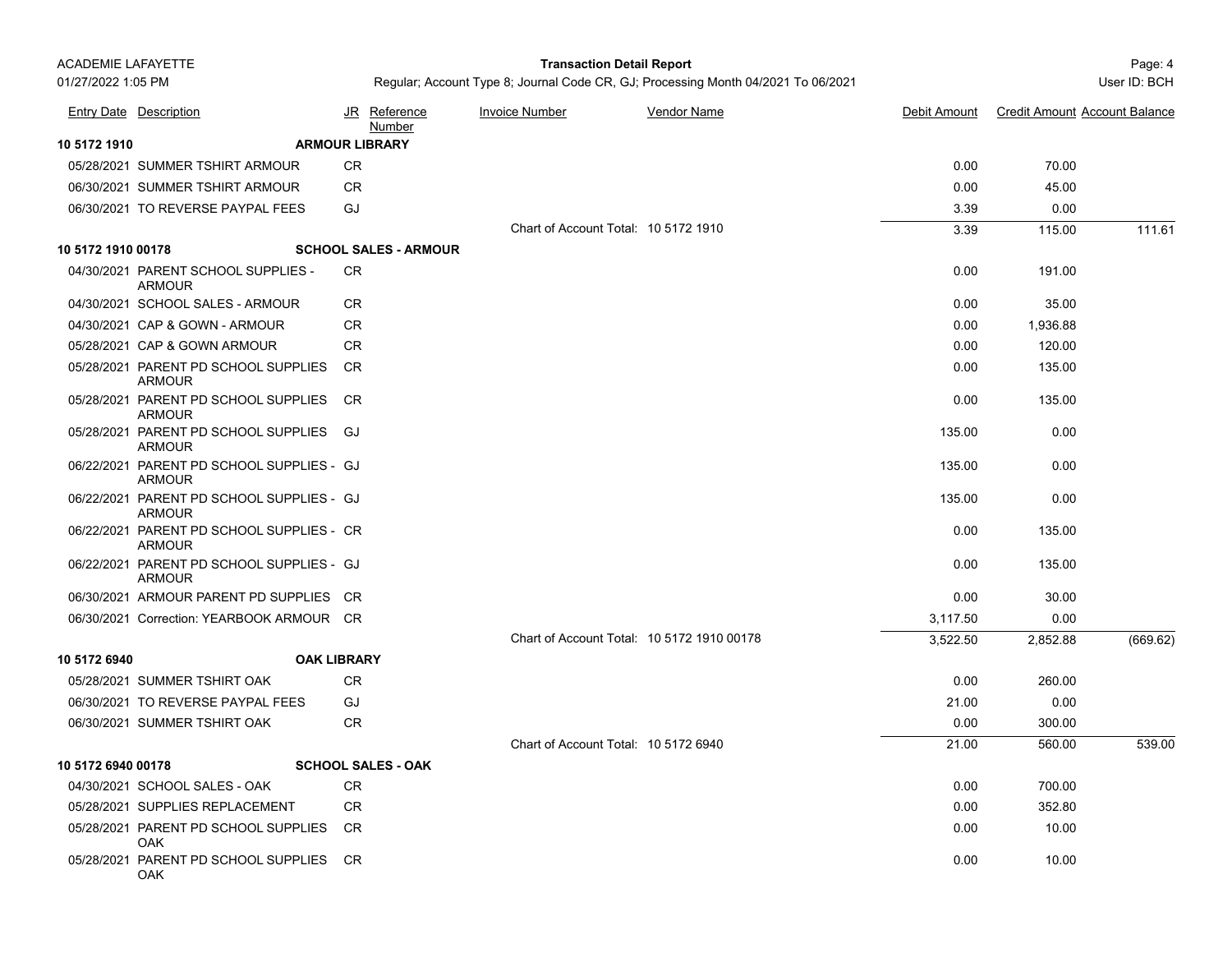# Page: 5 **Transaction Detail Report**

|                    | <b>Entry Date</b> Description                           |            | JR Reference<br>Number                   | <b>Invoice Number</b>                      | <b>Vendor Name</b> | Debit Amount | <b>Credit Amount Account Balance</b> |          |
|--------------------|---------------------------------------------------------|------------|------------------------------------------|--------------------------------------------|--------------------|--------------|--------------------------------------|----------|
| 10 5172 6940 00178 |                                                         |            | <b>SCHOOL SALES - OAK</b>                |                                            |                    |              |                                      |          |
|                    | 05/28/2021 PARENT PD SCHOOL SUPPLIES GJ<br><b>OAK</b>   |            |                                          |                                            |                    | 10.00        | 0.00                                 |          |
|                    | 06/22/2021 PARENT PD SCHOOL SUPPLIES - GJ<br><b>OAK</b> |            |                                          |                                            |                    | 10.00        | 0.00                                 |          |
|                    | 06/22/2021 PARENT PD SCHOOL SUPPLIES - GJ<br><b>OAK</b> |            |                                          |                                            |                    | 10.00        | 0.00                                 |          |
|                    | 06/22/2021 PARENT PD SCHOOL SUPPLIES - GJ<br><b>OAK</b> |            |                                          |                                            |                    | 0.00         | 10.00                                |          |
|                    | 06/22/2021 PARENT PD SCHOOL SUPPLIES - CR<br><b>OAK</b> |            |                                          |                                            |                    | 0.00         | 10.00                                |          |
|                    | 06/30/2021 OAK PARENT PD SUPPLIES                       | <b>CR</b>  |                                          |                                            |                    | 0.00         | 215.00                               |          |
|                    |                                                         |            |                                          | Chart of Account Total: 10 5172 6940 00178 |                    | 30.00        | 1,307.80                             | 1,277.80 |
| 10 5172 6941       |                                                         |            | <b>CHERRY LIBRARY</b>                    |                                            |                    |              |                                      |          |
|                    | 05/28/2021 SUMMER TSHIRT CHERRY                         | CR         |                                          |                                            |                    | 0.00         | 220.00                               |          |
|                    | 06/30/2021 SUMMER TSHIRT CHERRY                         | <b>CR</b>  |                                          |                                            |                    | 0.00         | 325.00                               |          |
|                    | 06/30/2021 TO REVERSE PAYPAL FEES                       | GJ         |                                          |                                            |                    | 22.75        | 0.00                                 |          |
|                    |                                                         |            |                                          | Chart of Account Total: 10 5172 6941       |                    | 22.75        | 545.00                               | 522.25   |
| 10 5172 6941 00178 |                                                         |            | <b>SCHOOL SALES - CHERRY</b>             |                                            |                    |              |                                      |          |
|                    | 04/30/2021 SCHOOL SALES - CHERRY                        | CR.        |                                          |                                            |                    | 0.00         | 305.00                               |          |
|                    |                                                         |            |                                          | Chart of Account Total: 10 5172 6941 00178 |                    | 0.00         | 305.00                               | 305.00   |
| 10 5179 1910       |                                                         |            | <b>ACTIVITY INCOME &amp; YB - ARMOUR</b> |                                            |                    |              |                                      |          |
|                    | 05/28/2021 YEARBOOK ARMOUR                              | <b>CR</b>  |                                          |                                            |                    | 0.00         | 1,905.00                             |          |
|                    | 05/28/2021 ARMOUR YEARBOOK                              | <b>CR</b>  |                                          |                                            |                    | 0.00         | 50.00                                |          |
|                    | 05/28/2021 ARMOUR YEARBOOK                              | CR         |                                          |                                            |                    | 0.00         | 50.00                                |          |
|                    | 05/28/2021 ARMOUR YEARBOOK                              | GJ         |                                          |                                            |                    | 50.00        | 0.00                                 |          |
|                    | 06/22/2021 ARMOUR YEARBOOK                              | GJ         |                                          |                                            |                    | 50.00        | 0.00                                 |          |
|                    | 06/22/2021 ARMOUR YEARBOOK                              | GJ         |                                          |                                            |                    | 50.00        | 0.00                                 |          |
|                    | 06/22/2021 ARMOUR YEARBOOK                              | <b>CR</b>  |                                          |                                            |                    | 0.00         | 50.00                                |          |
|                    | 06/22/2021 ARMOUR YEARBOOK                              | GJ         |                                          |                                            |                    | 0.00         | 50.00                                |          |
|                    | 06/30/2021 TO REVERSE PAYPAL FEES                       | GJ         |                                          |                                            |                    | 0.00         | 68.64                                |          |
|                    | 06/30/2021 YEARBOOK ARMOUR                              | <b>CR</b>  |                                          |                                            |                    | 3,117.50     | 0.00                                 |          |
|                    | 06/30/2021 Reversal: YEARBOOK ARMOUR                    | <b>CR</b>  |                                          |                                            |                    | 0.00         | 3,117.50                             |          |
|                    |                                                         |            |                                          | Chart of Account Total: 10 5179 1910       |                    | 3,267.50     | 5,291.14                             | 2,023.64 |
| 10 5179 1910 00039 |                                                         |            | <b>STUCO - ARMOUR</b>                    |                                            |                    |              |                                      |          |
|                    | 06/30/2021 ARMOUR STUCO                                 | ${\sf CR}$ |                                          |                                            |                    | 0.00         | 149.00                               |          |
|                    |                                                         |            |                                          | Chart of Account Total: 10 5179 1910 00039 |                    | 0.00         | 149.00                               | 149.00   |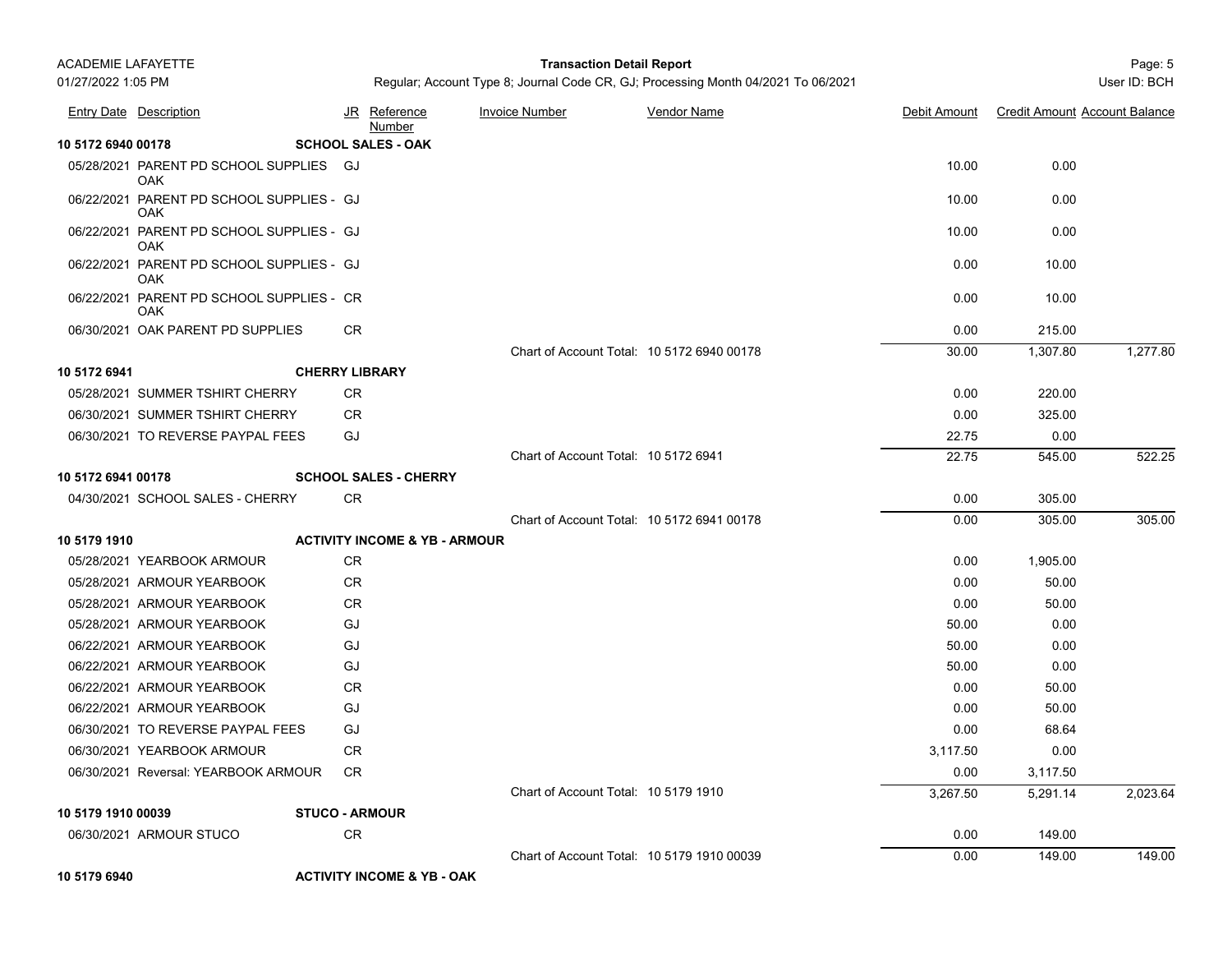| <b>ACADEMIE LAFAYETTE</b> |
|---------------------------|
| 01/27/2022 1:05 PM        |

#### Page: 6 **Transaction Detail Report**

|                        | <b>Entry Date Description</b>                        |           | JR Reference<br><b>Number</b>            | <b>Invoice Number</b>                | <b>Vendor Name</b> | Debit Amount | <b>Credit Amount Account Balance</b> |           |
|------------------------|------------------------------------------------------|-----------|------------------------------------------|--------------------------------------|--------------------|--------------|--------------------------------------|-----------|
| 10 5179 6940           |                                                      |           | <b>ACTIVITY INCOME &amp; YB - OAK</b>    |                                      |                    |              |                                      |           |
|                        | 05/28/2021 YEARBOOK OAK                              | CR        |                                          |                                      |                    | 0.00         | 2,385.00                             |           |
|                        | 06/30/2021 YEARBOOK OAK                              | CR        |                                          |                                      |                    | 0.00         | 75.00                                |           |
|                        | 06/30/2021 TO REVERSE PAYPAL FEES                    | GJ        |                                          |                                      |                    | 3.15         | 0.00                                 |           |
|                        |                                                      |           |                                          | Chart of Account Total: 10 5179 6940 |                    | 3.15         | 2,460.00                             | 2,456.85  |
| 10 5179 6941           |                                                      |           | <b>ACTIVITY INCOME &amp; YB - CHERRY</b> |                                      |                    |              |                                      |           |
|                        | 05/28/2021 YEARBOOK CHERRY                           | CR        |                                          |                                      |                    | 0.00         | 1,575.00                             |           |
|                        |                                                      |           |                                          | Chart of Account Total: 10 5179 6941 |                    | 0.00         | 1,575.00                             | 1,575.00  |
| 10 5191                |                                                      |           | <b>RENTAL OF BUILDING</b>                |                                      |                    |              |                                      |           |
| 04/30/2021 RENTALS     |                                                      | CR        |                                          |                                      |                    | 0.00         | 15,000.00                            |           |
| 05/28/2021 RENTALS     |                                                      | <b>CR</b> |                                          |                                      |                    | 0.00         | 7,500.00                             |           |
| 05/28/2021 RENTALS     |                                                      | CR        |                                          |                                      |                    | 0.00         | 7,500.00                             |           |
| 05/28/2021 RENTALS     |                                                      | GJ        |                                          |                                      |                    | 7,500.00     | 0.00                                 |           |
| 06/22/2021 RENTALS     |                                                      | GJ        |                                          |                                      |                    | 7,500.00     | 0.00                                 |           |
| 06/22/2021 RENTALS     |                                                      | GJ        |                                          |                                      |                    | 7,500.00     | 0.00                                 |           |
|                        | 06/22/2021 RENTALS                                   | GJ        |                                          |                                      |                    | 0.00         | 7,500.00                             |           |
|                        | 06/22/2021 RENTALS                                   | <b>CR</b> |                                          |                                      |                    | 0.00         | 7,500.00                             |           |
|                        |                                                      |           |                                          | Chart of Account Total: 10 5191      |                    | 22,500.00    | 45,000.00                            | 22,500.00 |
| 10 5192 0000 00000 194 | <b>ANNUAL FUND</b>                                   |           |                                          |                                      |                    |              |                                      |           |
|                        | 04/30/2021 ANNUAL FUND                               | <b>CR</b> |                                          |                                      |                    | 0.00         | 12,465.33                            |           |
|                        | 04/30/2021 GO FUND ME - FAMILY IN NEED               | <b>CR</b> |                                          |                                      |                    | 0.00         | 2,402.14                             |           |
|                        | 04/30/2021 TRASH BAGS                                | <b>CR</b> |                                          |                                      |                    | 0.00         | 20.00                                |           |
|                        | 04/30/2021 SPIRITWEAR                                | <b>CR</b> |                                          |                                      |                    | 0.00         | 115.00                               |           |
|                        | 04/30/2021 TO ADJUST CASH RECEIPTS.                  | GJ        |                                          |                                      |                    | 2,422.14     | 0.00                                 |           |
|                        | 04/30/2021 TO RECLASSIFY AF CONTRB TO GJ<br>FUND 10  |           |                                          |                                      |                    | 0.00         | 110.00                               |           |
|                        | 05/28/2021 ANNUAL FUND                               | CR        |                                          |                                      |                    | 0.00         | 10,935.33                            |           |
|                        | 05/28/2021 ANNUAL FUND                               | GJ        |                                          |                                      |                    | 10,935.33    | 0.00                                 |           |
|                        | 05/28/2021 ANNUAL FUND                               | <b>CR</b> |                                          |                                      |                    | 0.00         | 10,935.33                            |           |
|                        | 05/28/2021 ANNUAL FUND                               | <b>CR</b> |                                          |                                      |                    | 0.00         | 125.00                               |           |
|                        | 05/31/2021 TO RECLASSIFY ANNUAL FUND<br>CONT TO FD10 | GJ        |                                          |                                      |                    | 0.00         | 110.00                               |           |
|                        | 06/22/2021 ANNUAL FUND                               | GJ        |                                          |                                      |                    | 10,935.33    | 0.00                                 |           |
|                        | 06/22/2021 ANNUAL FUND                               | GJ        |                                          |                                      |                    | 10,935.33    | 0.00                                 |           |
|                        | 06/22/2021 ANNUAL FUND                               | GJ        |                                          |                                      |                    | 0.00         | 10,935.33                            |           |
|                        | 06/22/2021 ANNUAL FUND                               | <b>CR</b> |                                          |                                      |                    | 0.00         | 10,935.33                            |           |
|                        | 06/30/2021 ANNUAL FUND                               | <b>CR</b> |                                          |                                      |                    | 0.00         | 7,023.10                             |           |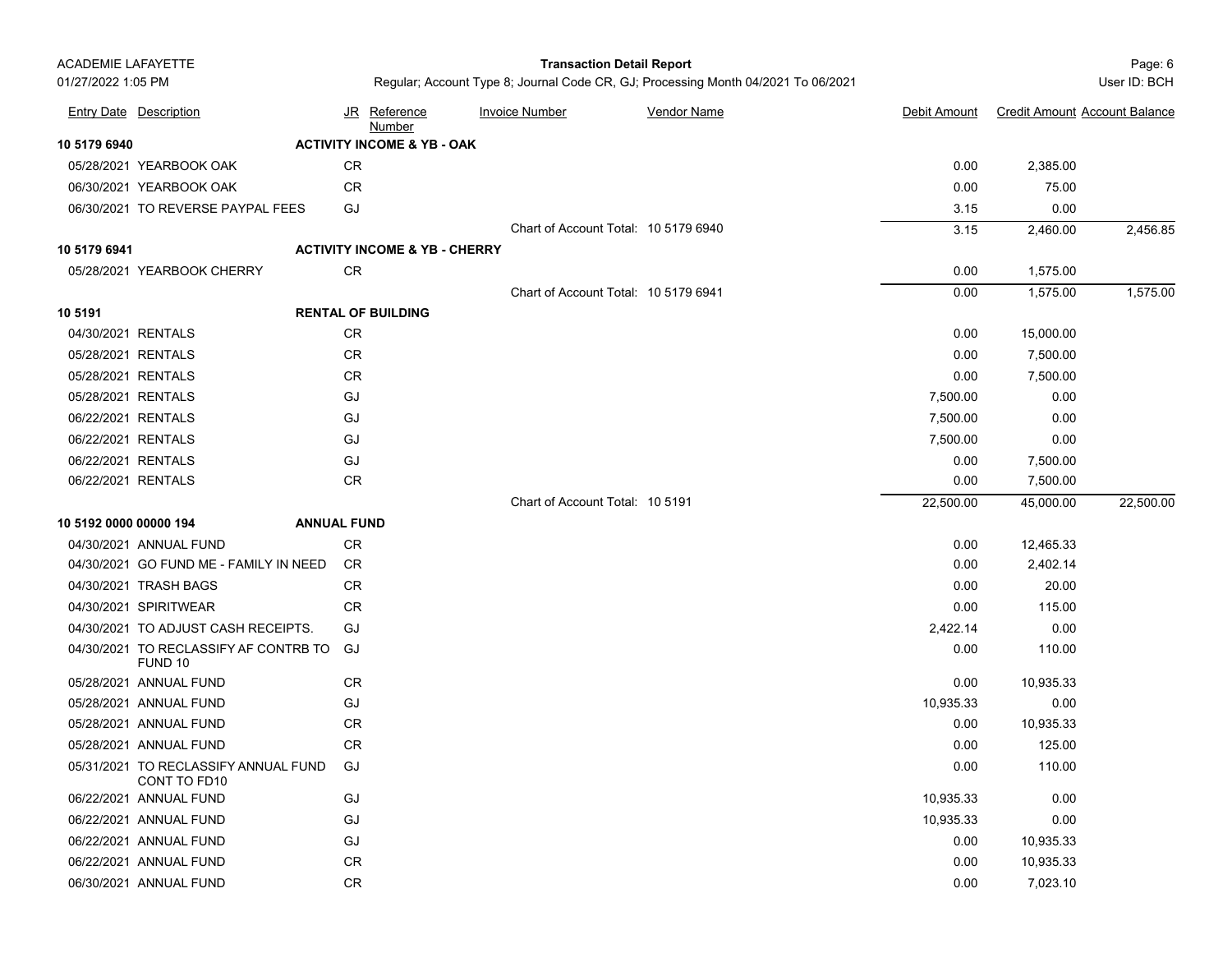## Page: 7 **Transaction Detail Report**

|                        | <b>Entry Date Description</b>                               | <u>JR</u>               | Reference<br>Number        | <b>Invoice Number</b>                      | <b>Vendor Name</b>                             | Debit Amount | <b>Credit Amount Account Balance</b> |               |
|------------------------|-------------------------------------------------------------|-------------------------|----------------------------|--------------------------------------------|------------------------------------------------|--------------|--------------------------------------|---------------|
| 10 5192 0000 00000 194 |                                                             | <b>ANNUAL FUND</b>      |                            |                                            |                                                |              |                                      |               |
|                        | 06/30/2021 TO RECORD CHARLES SCHWAB GJ<br>DONOR INVESTMEN   |                         |                            |                                            |                                                | 0.00         | 8,458.28                             |               |
|                        | 06/30/2021 TO RECLASSIFY ANNUAL FUND GJ<br>CONT TO FD 10    |                         |                            |                                            |                                                | 0.00         | 110.00                               |               |
|                        |                                                             |                         |                            |                                            | Chart of Account Total: 10 5192 0000 00000 194 | 35,228.13    | 74,680.17                            | 39,452.04     |
| 10 5192 0000 00101     |                                                             |                         | <b>PARENT ASSOCIATION</b>  |                                            |                                                |              |                                      |               |
|                        | 05/28/2021 FUNDRAISING                                      | CR.                     |                            |                                            |                                                | 0.00         | 14.70                                |               |
|                        | 05/28/2021 AMAZON FUNDRAISING                               | CR                      |                            |                                            |                                                | 0.00         | 632.92                               |               |
|                        |                                                             |                         |                            | Chart of Account Total: 10 5192 0000 00101 |                                                | 0.00         | 647.62                               | 647.62        |
| 10 5192 0000 00101 121 |                                                             | <b>SPIRITWEAR SALES</b> |                            |                                            |                                                |              |                                      |               |
|                        | 04/30/2021 SPIRITWEAR                                       | CR.                     |                            |                                            |                                                | 0.00         | 705.60                               |               |
|                        |                                                             |                         |                            |                                            | Chart of Account Total: 10 5192 0000 00101 121 | 0.00         | 705.60                               | 705.60        |
| 10 5192 0000 00420     |                                                             |                         | <b>FEDERAL CSP GRANT</b>   |                                            |                                                |              |                                      |               |
|                        | 05/28/2021 FEDERAL CSP GRANT                                | CR                      |                            |                                            |                                                | 0.00         | 99,034.63                            |               |
|                        | 05/28/2021 FEDERAL CSP GRANT                                | GJ                      |                            |                                            |                                                | 99,034.63    | 0.00                                 |               |
|                        | 05/28/2021 FEDERAL CSP GRANT                                | CR                      |                            |                                            |                                                | 0.00         | 99,034.63                            |               |
|                        | 06/22/2021 FEDERAL CSP GRANT                                | GJ                      |                            |                                            |                                                | 99,034.63    | 0.00                                 |               |
|                        | 06/22/2021 FEDERAL CSP GRANT                                | GJ                      |                            |                                            |                                                | 99,034.63    | 0.00                                 |               |
|                        | 06/22/2021 FEDERAL CSP GRANT                                | GJ                      |                            |                                            |                                                | 0.00         | 99,034.63                            |               |
|                        | 06/22/2021 FEDERAL CSP GRANT                                | CR                      |                            |                                            |                                                | 0.00         | 99,034.63                            |               |
|                        | 06/30/2021 TO RECLASSIFY REVENUE                            | GJ                      |                            |                                            |                                                | 504,313.58   | 0.00                                 |               |
|                        | 06/30/2021 FEDERAL CSP GRANT                                | CR.                     |                            |                                            |                                                | 0.00         | 40,380.83                            |               |
|                        |                                                             |                         |                            | Chart of Account Total: 10 5192 0000 00420 |                                                | 801,417.47   | 436,519.35                           | (364, 898.12) |
| 10 5195                |                                                             |                         | PRIOR PERIOD ADJUSTMENT    |                                            |                                                |              |                                      |               |
|                        | 06/30/2021 TO RECLASS PRIOR PERIOD<br><b>VOIDED CHECK</b>   | GJ                      |                            |                                            |                                                | 0.00         | 220.00                               |               |
|                        |                                                             |                         |                            | Chart of Account Total: 10 5195            |                                                | 0.00         | 220.00                               | 220.00        |
| 10 5198                |                                                             |                         | <b>OTHER LOCAL REVENUE</b> |                                            |                                                |              |                                      |               |
|                        | 04/30/2021 TO RECORD MO-941 DISCOUNTS GJ<br><b>AND FEES</b> |                         |                            |                                            |                                                | 0.00         | 39.50                                |               |
|                        | 04/30/2021 TO RECORD MO-941 DISCOUNTS GJ<br><b>AND FEES</b> |                         |                            |                                            |                                                | 0.00         | 40.50                                |               |
|                        | 05/28/2021 TO RECORD MO-941 DISCOUNTS GJ<br>AND FEES        |                         |                            |                                            |                                                | 39.50        | 0.00                                 |               |
|                        | 05/28/2021 TO RECORD MO-941 DISCOUNTS GJ<br><b>AND FEES</b> |                         |                            |                                            |                                                | 38.50        | 0.00                                 |               |
|                        | 05/28/2021 TO RECORD MO-941 DISCOUNTS GJ<br><b>AND FEES</b> |                         |                            |                                            |                                                | 0.00         | 38.50                                |               |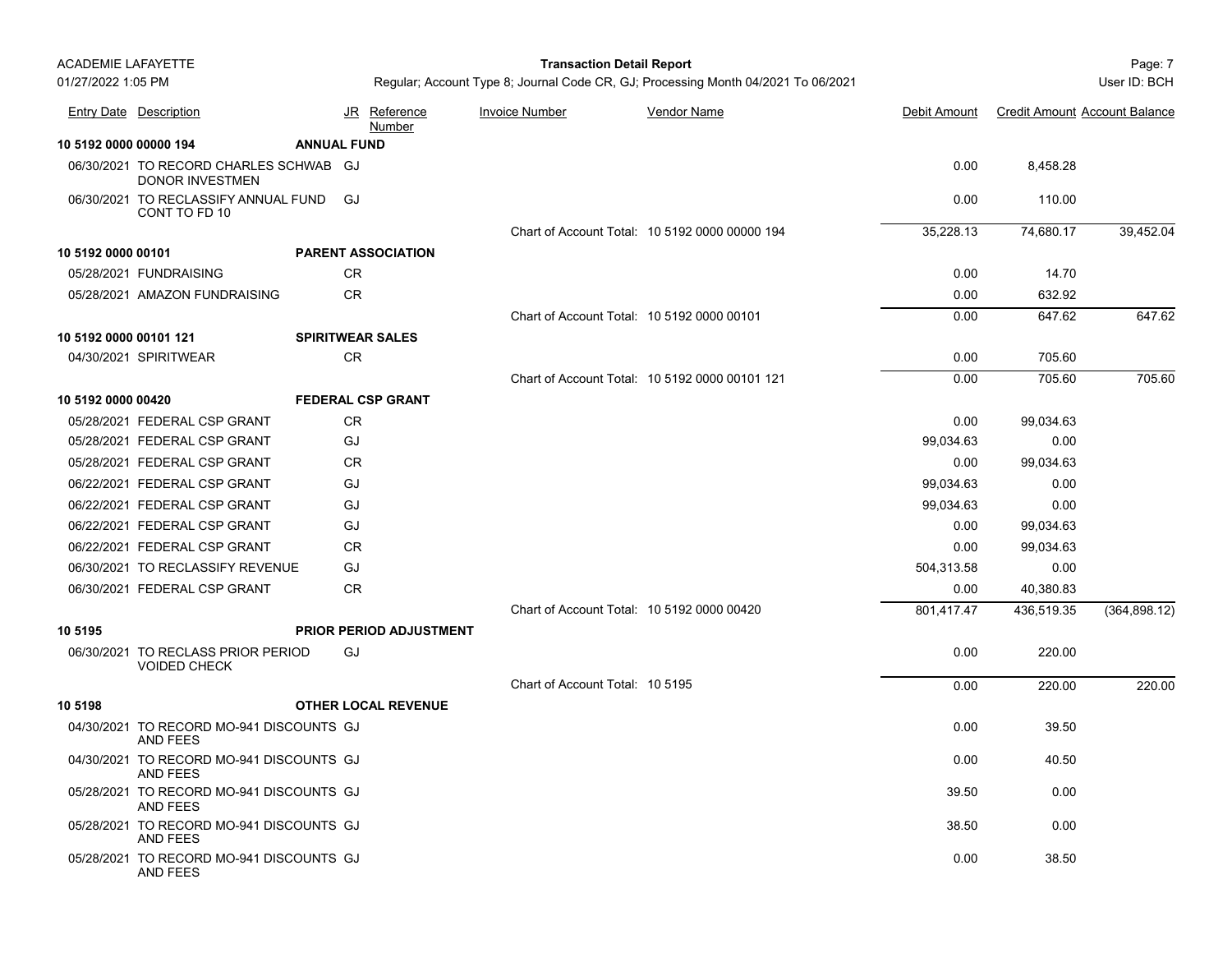### Page: 8 **Transaction Detail Report**

|                    | <b>Entry Date Description</b>                                |           | JR Reference<br>Number     | <b>Invoice Number</b>                         | <b>Vendor Name</b> | Debit Amount | <b>Credit Amount Account Balance</b> |              |
|--------------------|--------------------------------------------------------------|-----------|----------------------------|-----------------------------------------------|--------------------|--------------|--------------------------------------|--------------|
| 10 5198            |                                                              |           | <b>OTHER LOCAL REVENUE</b> |                                               |                    |              |                                      |              |
|                    | 05/28/2021 TO RECORD MO-941 DISCOUNTS GJ<br>AND FEES         |           |                            |                                               |                    | 0.00         | 40.50                                |              |
|                    | 05/28/2021 TO ADJUST MO-941 DISCOUNTS GJ<br><b>TO ACTUAL</b> |           |                            |                                               |                    | 1.00         | 0.00                                 |              |
|                    | 05/28/2021 TO RECORD MO-941 DISCOUNTS GJ<br><b>AND FEES</b>  |           |                            |                                               |                    | 0.00         | 41.00                                |              |
|                    | 05/28/2021 TO RECORD MO-941 DISCOUNTS GJ<br>AND FEES         |           |                            |                                               |                    | 0.00         | 42.00                                |              |
|                    | 05/28/2021 TO RECORD MO-941 DISCOUNTS GJ<br><b>AND FEES</b>  |           |                            |                                               |                    | 41.00        | 0.00                                 |              |
|                    | 05/28/2021 TO RECORD MO-941 DISCOUNTS GJ<br><b>AND FEES</b>  |           |                            |                                               |                    | 42.00        | 0.00                                 |              |
|                    | 05/28/2021 TO RECORD MO-941 DISCOUNTS GJ<br><b>AND FEES</b>  |           |                            |                                               |                    | 0.00         | 39.50                                |              |
|                    | 05/28/2021 TO RECORD MO-941 DISCOUNTS GJ<br><b>AND FEES</b>  |           |                            |                                               |                    | 0.00         | 38.50                                |              |
|                    | 06/30/2021 TO RECORD MO-941 DISCOUNTS GJ<br><b>AND FEES</b>  |           |                            |                                               |                    | 0.00         | 41.50                                |              |
|                    |                                                              |           |                            | Chart of Account Total: 10 5198               |                    | 162.00       | 361.50                               | 199.50       |
| 10 5198 0000 05311 |                                                              |           |                            | <b>OTHER LOCAL REVENUE - INEQUITY FUNDING</b> |                    |              |                                      |              |
|                    | 04/30/2021 KC REIMB INEQUITY PMT                             | CR        |                            |                                               |                    | 0.00         | 9,437.00                             |              |
|                    |                                                              |           |                            | Chart of Account Total: 10 5198 0000 05311    |                    | 0.00         | 9,437.00                             | 9,437.00     |
| 10 5311            | <b>BASIC FORMULA</b>                                         |           |                            |                                               |                    |              |                                      |              |
|                    | 05/28/2020 BASIC FORMULA                                     | <b>CR</b> |                            |                                               |                    | 0.00         | 779,519.00                           |              |
|                    | 04/30/2021 BASIC FORMULA                                     | <b>CR</b> |                            |                                               |                    | 0.00         | 969,187.00                           |              |
|                    | 04/30/2021 TO RECONCILE FUND 20 REV<br>AND EXP               | GJ        |                            |                                               |                    | 511,127.54   | 0.00                                 |              |
|                    | 04/30/2021 TO RECONCILE FUND 20 REV<br>AND EXP               | GJ        |                            |                                               |                    | 0.00         | 122.48                               |              |
|                    | 04/30/2021 TO RECONCILE FUND 20 REV<br>AND EXP               | GJ        |                            |                                               |                    | 142.48       | 0.00                                 |              |
|                    | 05/31/2021 TO RECONCILE FUND 20 REV<br><b>AND EXP</b>        | GJ        |                            |                                               |                    | 507,334.83   | 0.00                                 |              |
|                    | 06/21/2021 BASIC FORMULA                                     | <b>CR</b> |                            |                                               |                    | 0.00         | 834,127.00                           |              |
|                    | 06/30/2021 TO RECLASS EE INTERNET<br><b>EXPENSE</b>          | GJ        |                            |                                               |                    | 45.00        | 0.00                                 |              |
|                    | 06/30/2021 TO RECONCILE FUND 20 REV<br>AND EXP               | GJ        |                            |                                               |                    | 515,446.39   | 0.00                                 |              |
|                    | 06/30/2021 TO NET CURR LIAB IN FUND 10                       | GJ        |                            |                                               |                    | 0.00         | 51,686.22                            |              |
|                    |                                                              |           |                            | Chart of Account Total: 10 5311               |                    | 1.534.096.24 | 2.634.641.70                         | 1.100.545.46 |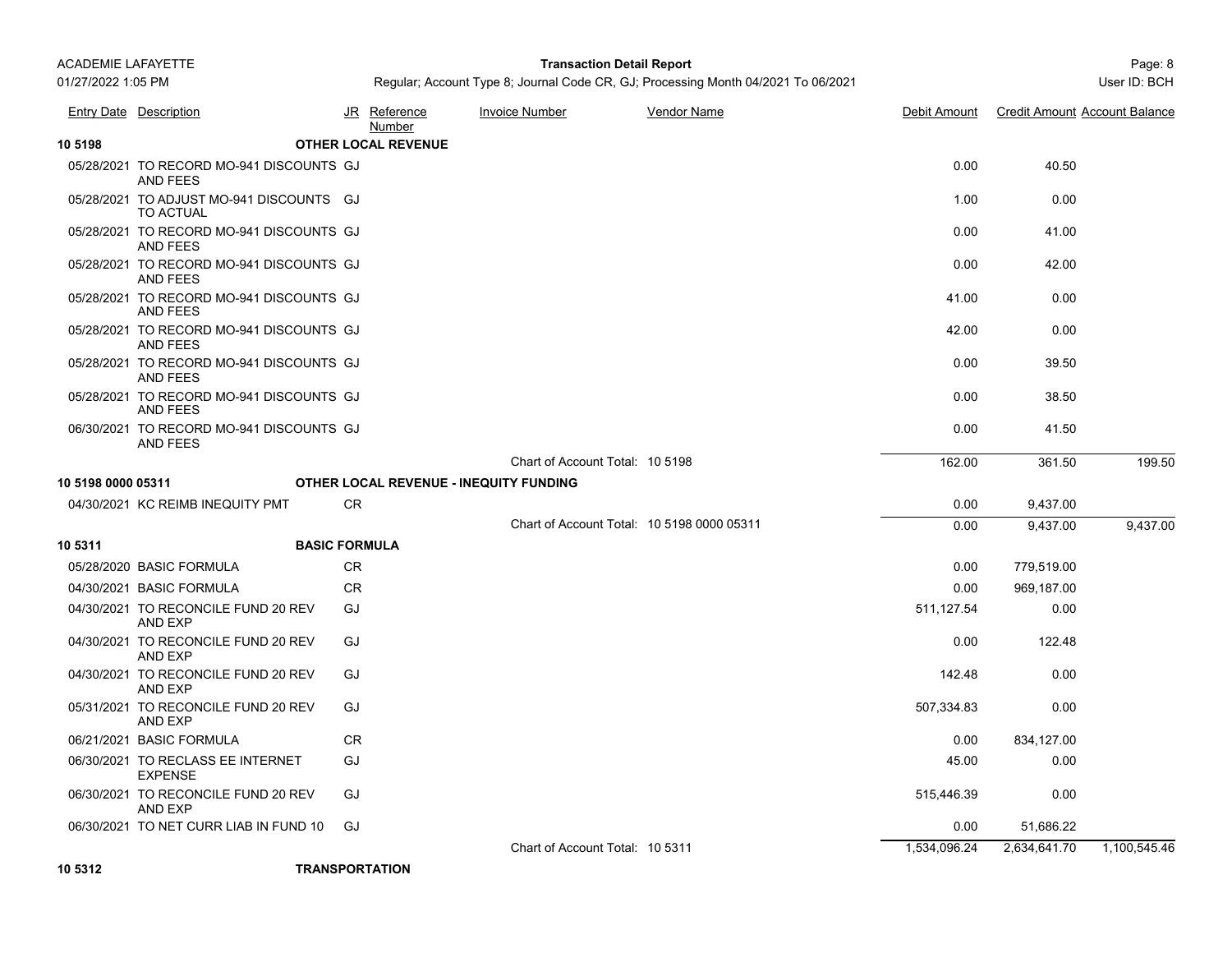## Page: 9 **Transaction Detail Report**

|                    | <b>Entry Date Description</b>                                |                       | JR Reference<br>Number                 | <b>Invoice Number</b>                      | <b>Vendor Name</b> | <b>Debit Amount</b> | <b>Credit Amount Account Balance</b> |              |
|--------------------|--------------------------------------------------------------|-----------------------|----------------------------------------|--------------------------------------------|--------------------|---------------------|--------------------------------------|--------------|
| 10 5312            |                                                              | <b>TRANSPORTATION</b> |                                        |                                            |                    |                     |                                      |              |
|                    | 05/28/2020 TRANSPORTATION                                    | CR                    |                                        |                                            |                    | 0.00                | 7,850.00                             |              |
|                    | 04/30/2021 TRANSPORTATION                                    | <b>CR</b>             |                                        |                                            |                    | 0.00                | 7,609.00                             |              |
|                    | 06/21/2021 TRANSPORTATION                                    | <b>CR</b>             |                                        |                                            |                    | 0.00                | 7,863.00                             |              |
|                    |                                                              |                       |                                        | Chart of Account Total: 10 5312            |                    | 0.00                | 23,322.00                            | 23,322.00    |
| 10 5319            |                                                              |                       | <b>CLASSROOM TRUST FUND</b>            |                                            |                    |                     |                                      |              |
|                    | 05/28/2020 CLASSROOM TRUST FUND                              | CR                    |                                        |                                            |                    | 0.00                | 42,846.03                            |              |
|                    | 04/30/2021 CLASSROOM TRUST FUND                              | CR                    |                                        |                                            |                    | 0.00                | 47,025.61                            |              |
|                    | 06/21/2021 CLASSROOM TRUST FUND                              | CR                    |                                        |                                            |                    | 0.00                | 48,035.36                            |              |
|                    |                                                              |                       |                                        | Chart of Account Total: 10 5319            |                    | 0.00                | 137,907.00                           | 137,907.00   |
| 10 5333            |                                                              |                       | <b>FOOD SERVICE-STATE</b>              |                                            |                    |                     |                                      |              |
|                    | 05/28/2020 FOOD & NUTRITION SERVICES<br><b>STATE PAYMENT</b> | <b>CR</b>             |                                        |                                            |                    | 0.00                | 1,325.12                             |              |
|                    |                                                              |                       |                                        | Chart of Account Total: 10 5333            |                    | 0.00                | 1.325.12                             | 1,325.12     |
| 10 5412            |                                                              | <b>MEDICAID</b>       |                                        |                                            |                    |                     |                                      |              |
|                    | 06/30/2021 MEDICAID                                          | CR                    |                                        |                                            |                    | 0.00                | 16,237.28                            |              |
|                    | 06/30/2021 Reversal: MEDICAID                                | <b>CR</b>             |                                        |                                            |                    | 16,237.28           | 0.00                                 |              |
|                    |                                                              |                       |                                        | Chart of Account Total: 10 5412            |                    | 16,237.28           | 16,237.28                            | 0.00         |
| 10 5445            |                                                              |                       | <b>FEDERAL SCHOOL LUNCH PROGRAM</b>    |                                            |                    |                     |                                      |              |
|                    | 05/28/2020 FOOD & NUTRITION SERVICES<br><b>LUNCH PAYMENT</b> | <b>CR</b>             |                                        |                                            |                    | 0.00                | 21,515.80                            |              |
|                    | 06/30/2021 Correction: MEDICAID                              | <b>CR</b>             |                                        |                                            |                    | 0.00                | 12,802.08                            |              |
|                    |                                                              |                       |                                        | Chart of Account Total: 10 5445            |                    | 0.00                | 34,317.88                            | 34,317.88    |
| 10 5446            |                                                              |                       | <b>FOOD SERVICES BREAKFAST PAYMENT</b> |                                            |                    |                     |                                      |              |
|                    | 05/28/2020 FOOD & NUTRITION SERVICES<br><b>BREAKFAST PMT</b> | <b>CR</b>             |                                        |                                            |                    | 0.00                | 5,503.10                             |              |
|                    | 06/30/2021 Correction: MEDICAID                              | <b>CR</b>             |                                        |                                            |                    | 0.00                | 3,435.20                             |              |
|                    |                                                              |                       |                                        | Chart of Account Total: 10 5446            |                    | 0.00                | 8.938.30                             | 8,938.30     |
| 10 5497 0000 00420 |                                                              |                       | <b>FEDERAL CSP REVENUE</b>             |                                            |                    |                     |                                      |              |
|                    | 06/30/2021 TO RECLASSIFY REVENUE                             | GJ                    |                                        |                                            |                    | 0.00                | 504,313.58                           |              |
|                    |                                                              |                       |                                        | Chart of Account Total: 10 5497 0000 00420 |                    | 0.00                | 504,313.58                           | 504,313.58   |
|                    |                                                              |                       |                                        | <b>Account Type Total:</b>                 | Revenue            | 2,423,546.22        | 4,169,356.87                         | 1,745,810.65 |
|                    |                                                              |                       |                                        | Fund Total:                                | 10                 | 2,423,546.22        | 4,169,356.87                         | 1,745,810.65 |
| <b>Fund: 20</b>    | <b>SPECIAL REVENUE</b>                                       |                       |                                        |                                            |                    |                     |                                      |              |
| 20 5113            |                                                              | <b>PROP C</b>         |                                        |                                            |                    |                     |                                      |              |
| 05/28/2020 PROP C  |                                                              | CR.                   |                                        |                                            |                    | 0.00                | 43,388.22                            |              |
| 04/30/2021 PROP C  |                                                              | <b>CR</b>             |                                        |                                            |                    | 0.00                | 33,620.26                            |              |